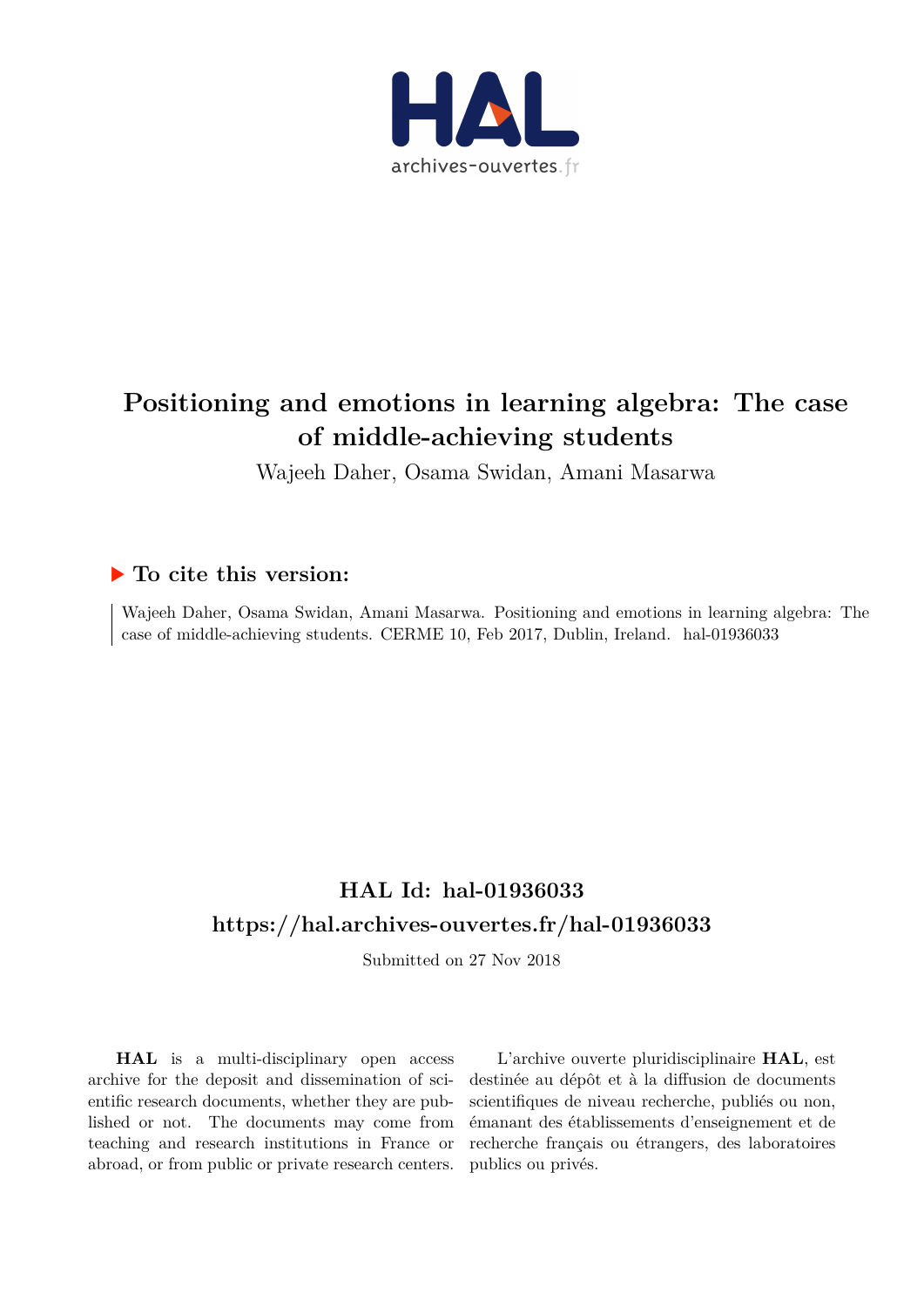## **Positioning and emotions in learning algebra: The case of middleachieving students**

Wajeeh Daher<sup>1,2</sup> Osama Swidan<sup>1,3</sup> Amani Masarwa<sup>1</sup> <sup>1</sup>Al-Qasemi Academic College of Education, Baqa, Israel wajeehdaher@gmail.com <sup>2</sup>An-Najah National University, Nablus, Palestine

<sup>3</sup>Kay Academic College of Education, Beer Sheva, Israel

*Mathematics education researchers utilize different theoretical frameworks to study the role of affect in learning mathematics. This paper utilizes a discursive framework (Evans, Morgan, & Tsatsaroni, 2006) to study middle-achieving students' emotions in learning, utilizing technology, the topic of 'the quadratic function as a product of two linear functions'. The students' learning was videoed and then transcribed to be analyzed according to the discursive framework. The research results indicate that members in the middle-achieving groups claimed the collaborator positioning in order to learn the mathematical topic using mainly behavioral, social and cognitive processes. Leaders claimed their positioning through carrying out processes related to the different aspects of learning, mainly the cognitive, metacognitive, meta-emotional, social and linguistic aspects. Dominant emotions in the groups' learning were frustration, enjoyment and content.* 

*Keywords: Discursive framework, positioning, emotions, middle-achieving students.*

## **Introduction**

The affective aspect is a growing area in educational research due to its relationships with other aspects of students' learning, especially the cognitive one. In the present paper, we study middleachieving students' emotions in relation to their positionings when they learned the quadratic function as a product of two linear functions using dynamic software. In a previous research, we examined students' positioning and emotions in one group learning geometry (Daher, Swidan & Shahbari, 2015), where the group consisted of two high-achieving students and one middleachieving student. Following that study, we wondered how emotions and positioning are experienced by groups consisting of only middle achieving students. This paper intends to examine this issue, using the discursive framework (Evans, Morgan, & Tsatsaroni, 2006).

#### **Emotions in mathematics education**

Polya (1957) addressed the necessity to consider emotions as they influence the problem solving process. Later, especially in the 1980's, researchers considered affect as a significant component of students' mathematical problem solving (e.g., McLeod, 1988; Schöenfeld, 1985). Emotion is one of the fundamental elements of the affective aspect (Hannula, 2004). Hannula (2004) describes emotions as connected to personal goals. Furthermore, emotions, when managed appropriately, become a potential tool for effective thinking rather than a disturbance to this thinking (Antognazza, Di Martino, Pellandini, & Sbaragli, 2015; Salovey & Mayer, 1990). In the present research, we intend to study, by using the discursive emotions and positioning framework, middle-achieving students' emotions when they utilize technology to study Algebra.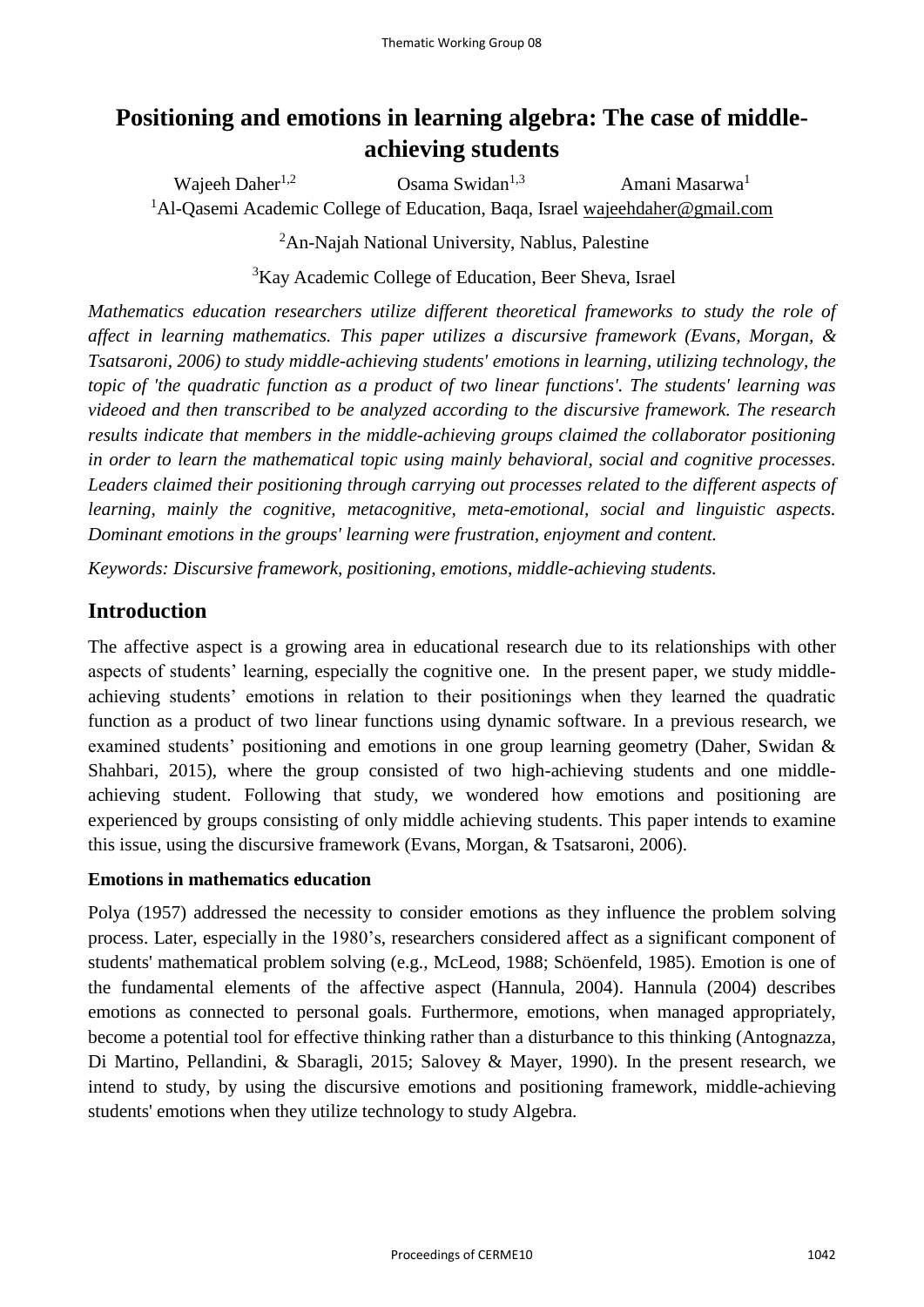#### **The discursive positioning framework for studying students' emotions**

Positioning is defined as "the discursive process whereby people are located in conversations as observably and subjectively coherent participants in jointly produced storylines" (Davies & Harré, 1999, p. 37). Evans, et al. (2006) suggest this discursive positioning framework for studying students' emotions. This framework assumes that meaning making occurs in social practices, using semiotic resources. Social practices have an emotional dimension that helps maintain social identity. Moreover, empirical data in this framework is seen as text, the analysis of which demands attention to its context(s). This analysis entails a combination of structural and textual phases that each informs the other. The structural analysis considers the positions available to or claimed by the participants. Positions are associated with power in relation to others, as well as with differing values within the discourse, which creates spaces within which emotion may arise. Usually, there is more than one available position for a participant, either within a single discourse or several competing discourses. Evans, et al. (2006) describe the positionings taken care of in the structural analysis: Helper and seeker of help, collaborator and solitary worker, director of activity and follower of directions, evaluator and evaluated, insider and outsider.

The textual analysis considers the exchange of meanings. This phase has two functions (Evans, 2006): (a) showing how positionings in social interactions are actually taken up by the participants, and (b) providing indicators of emotional experience. The textual analysis has two stages. In the first stage, the focus is to identify the interpersonal aspects of the text that establish the positions of the participants. Indicators at this stage include reference to self and others, reference to valued statuses (e.g. claiming understanding or correctness), modality (indicating degrees of un/certainty), hidden agency (e.g., passive voice) or repetition. For example, leadership is indicated by demonstrating knowledge or meta-emotional behavior (e.g., trying to change the negative emotions of the group members). The collaborator position is indicated by the activity of a group member, as answering questions or doing actions in response to events occurring during the group learning.

The second stage of the textual analysis attends to (a) indicators of emotional experience that include: direct verbal expression (e.g., 'I feel anxious'), use of particular metaphors (e.g. claiming to be 'coasting' ), emphasis by words, gesture, intonation, or repetition, body language (e.g., facial expression); (b) indicators suggested by psychoanalytic theory, as indicators of defenses against strong emotions like anxiety, or conflicts between positionings (as 'Freudian slips'), surprising error in problem solving, behaving strangely (as laughing nervously), denial (e.g., of anxiety).

#### **Research rationale and goals**

In spite of mathematics education researchers' acknowledgement of the role of affective aspects in mathematical education in general and mathematical problem solving in particular, research related to this aspect is still not widespread (Antognazza et al., 2015). We intend to study emotions in problem solving using the discursive framework developed by Evans, et al. (2006). In more detail, we intend to analyze the positionings taken by ninth grade students and their related emotions when learning in groups, with the help of GeoGebra, the quadratic function as a product of two linear functions. Doing so, we introduce to the discursive framework the different aspects of learning; as the meta-cognitive and meta-emotional aspects. This will shed more light on the factors that influence middle-achieving students' experiencing of positioning and emotions.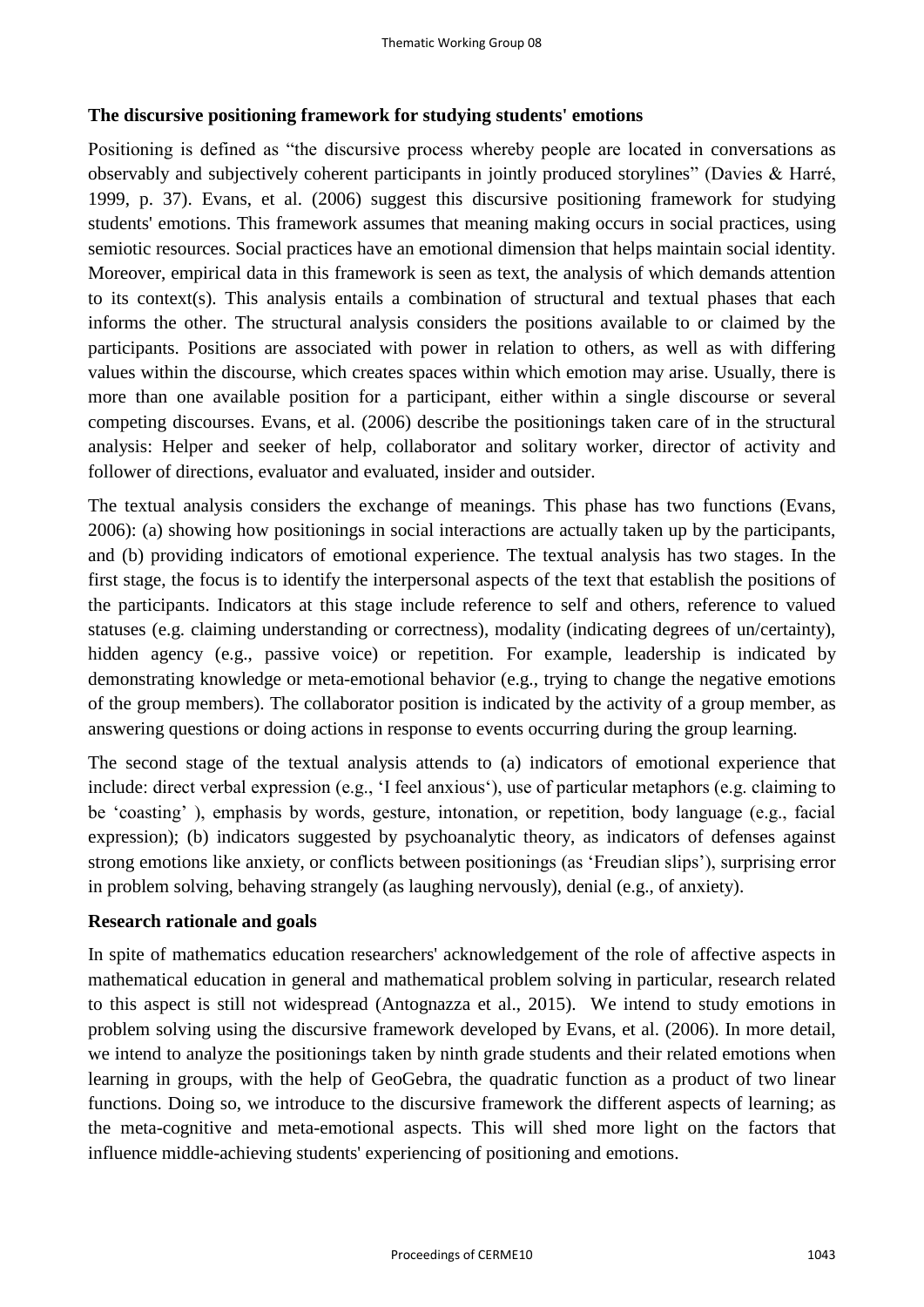#### **Research question**

- How are positionings taken up by middle-achieving ninth grade students, working in a group to learn the quadratic function as a product of two linear functions, in the presence of technology?
- How are middle-achieving ninth grade students' emotions associated with the positionings that they claim, when learning with technology the quadratic function as a product of two linear functions?

## **Methodology**

#### **Research setting and participants**

In a previous research (Daher et al., 2015); we analyzed the affective aspect of one group's learning of mathematics, where the members were both high and middle achieving students. We wondered how the affective aspect would be affected in just middle achieving or high achieving groups of students. In the present research, we analyze this aspect in three groups of grade 9 middle-achieving students (ages between 14 and 15 years). One group consisted of three female students (Sana, Amal, Asil), and two consisted of two female students and one male student each (Fairouz, Noura, Salim) and (Alaa, Siham, Amin). All the participating students had not worked with GeoGebra before, and they were introduced to it in two hours' session before learning the quadratic function topic. Furthermore, the students had learned some issues in the topic of the quadratic function (the function's maximum or minimum, the vertex of the function and the domain of increasing/decreasing), but not the quadratic function as a product of two linear functions. The third author taught the three groups in a middle school in Israel.

#### **Data collecting and analyzing tools**

We collected our data using observations of the learning of the three groups. We also conducted interviews with their members. Every group's learning was videoed and at the end of each lesson, the three students in each group were interviewed individually regarding their positionings and emotions during learning. We analyzed the two types of collected data using the discursive analysis framework presented above. Moreover, we combined the analyses of the data collected by the two tools (observations and interviews). The findings section in this paper sheds light on this method.

#### **Learning material**

The three groups of ninth grade students worked with a sequence of activities; all related to the quadratic function as a product of two linear functions. Following is an example of these activities.

In the same coordinate system, we want to draw the three functions:  $y=x$ ,  $y=x+2$  and  $y=x(x+2)$ .

- What are the algebraic characteristics of the linear function:  $y=x$ ?
- What are the graphical characteristics of the linear function:  $y=x$ ?
- What are the algebraic characteristics of the linear function:  $y=x+2$ ?
- What are the graphical characteristics of the linear function:  $y=x+2$ ?
- What are the algebraic characteristics of the linear function:  $y=x(x+2)$ ?
- What are the graphical characteristics of the linear function:  $y=x(x+2)$ ?
- What are the similarities and the differences between the characteristics of the two above linear functions and the characteristics of the quadratic function?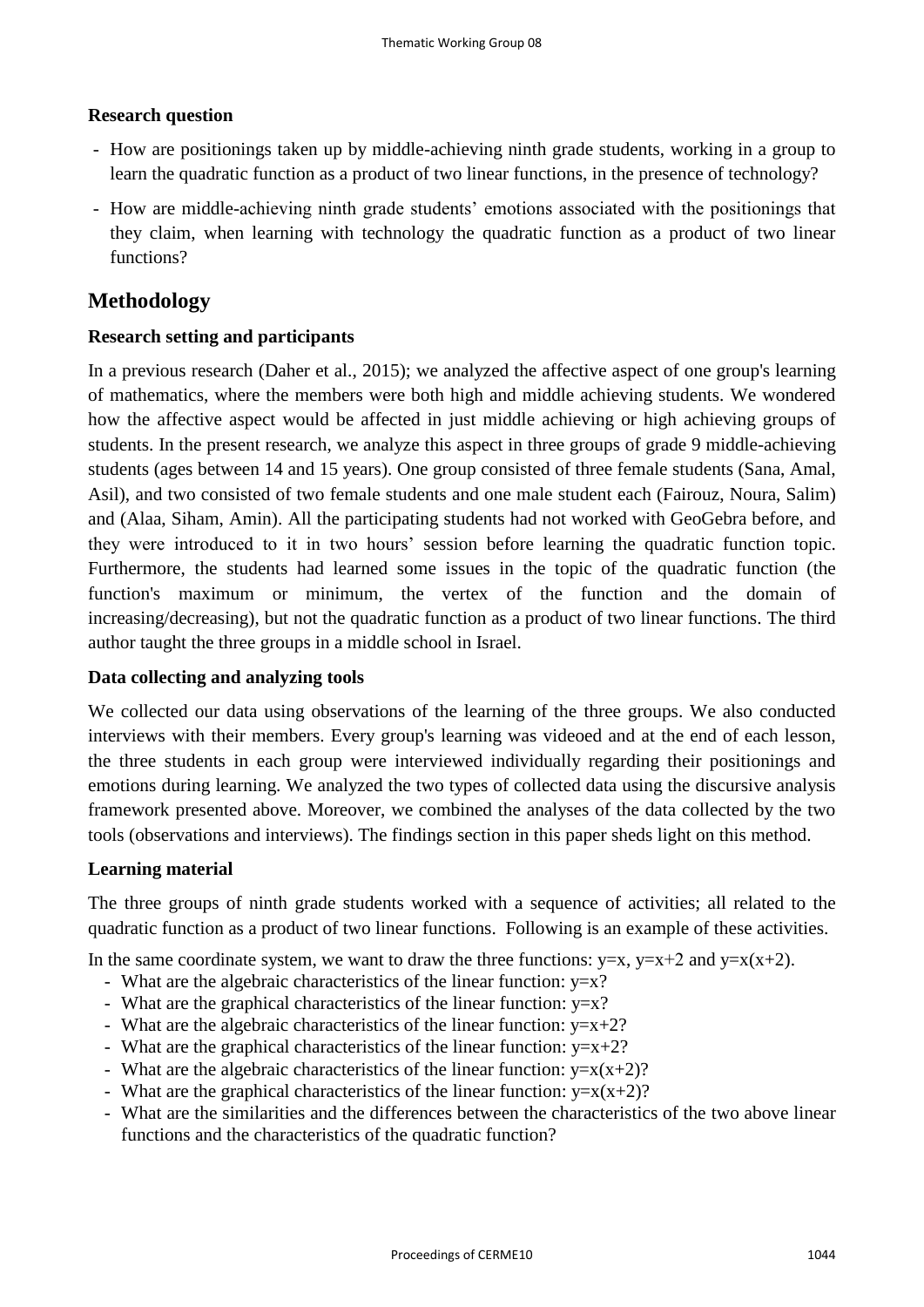Note: Algebraic characteristics are related to the parameters of an equation, while the graphical characteristics are related to the intersection points with the axes, increasing or decreasing of a function, etc.

## **Findings**

The present research aimed at characterizing middle-achievement students' positioning and emotions when learning algebra with technology. Doing so, we found that mainly the students had the leader and collaborator positionings during a lesson. We will describe how the students in the middle-achieving groups claimed each of the positionings and experienced their emotions and/or reported them in each positioning. Doing so, we will address the following aspects of learning that the positioning is related to: behavioral, cognitive, meta-cognitive, social and linguistic. The emotional aspect of learning will be considered in light of the taken positioning.

#### **Collaborator's functioning**

The middle-achieving groups utilized collaboration to learn the new mathematical ideas. This is exhibited in that generally the members of each of the participating groups claimed the collaborator positioning to pursue, with the help of the mathematical software, their learning of the quadratic function. This claiming resulted in making the group's members learn enthusiastically to understand the appropriate mathematical relations. This resulted in the group's members enjoying the activity and being content when arriving at its solution. Thus the collaborator's positioning helped make the students' emotions concerning their learning experiences positive ones.

To claim the collaborator positioning, the group members were involved with behavioral processes (working with GeoGebra), social processes (group discussions), as well as cognitive processes (mathematical reasoning). These three types of processes, not only helped the group members claim the collaborator positioning, but at the same time, supported their attempts, as described above, to perceive the new mathematical ideas. In the interview, the students associated their behavioral processes with positive and negative emotions: enjoyment of their work when the software helped them solve the mathematical problem, and frustration when finding difficulty to operate the software. Excerpt 1 shows this claiming the collaborator's positioning.

| A <sub>1</sub> | Sana | We need to find the intersection with x for the three functions.                  |
|----------------|------|-----------------------------------------------------------------------------------|
| A <sub>2</sub> | Amal | What's the first function?                                                        |
| A <sub>3</sub> | Asil | $3x-2$                                                                            |
| A4             | Sana | [drew the first function in GeoGebra]                                             |
| A5             | Amal | What's the second function?                                                       |
| A6             | Asil | $2x+3$                                                                            |
| A7             | Sana | [drew the second function in GeoGebra] Let's find the intersection points with x. |
|                |      | <b>Excerpt 1: claiming the collaborator positioning</b>                           |

Excerpt 1 shows the claiming of the collaborator's positioning as connected with the behavioral aspect of the group's learning. This aspect is expressed by the students' action with the Geogebra software (A4, A7). However, this positioning also involves the meta-cognitive aspect. The utterances of Sana (A1, A7) are concerned with regulating the processes of the problem solution.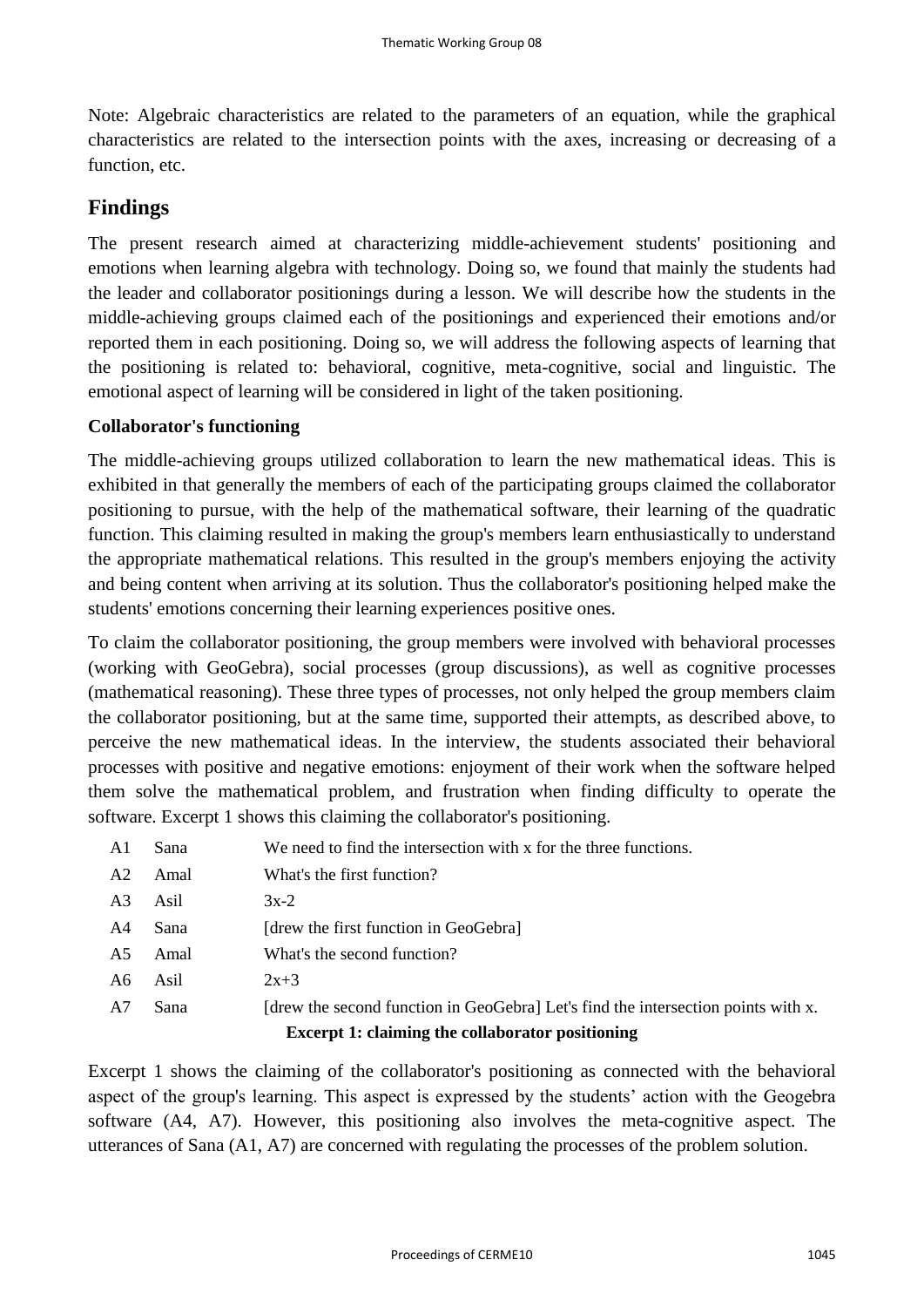#### **Leader's functioning**

The leader's positioning in the middle-achieving groups was claimed by directing the learning of the group, as well as to advance this learning towards the solution of the mathematical problems and the sharing of the new mathematical ideas. Moreover, leaders in the middle-achieving groups claimed their positioning through carrying out different types of processes, mainly cognitive, metacognitive, meta-emotional, social and linguistic processes. Below, we elaborate on these processes.

The group leader's cognitive functioning was actualized through demonstrating knowledge during carrying out the mathematical activity. For example, Fairouz, a leader in one middle achieving group, argued that they only needed to know the intersection points of the two linear functions with the x axis in order to draw the resulting quadratic function.

The group leader's metacognitive functioning was actualized through asking questions during the group learning as means to decide upon the method of solving a problem. Moreover, the group leader's meta-emotional functioning was actualized through trying to change the negative mood of the group when encountering a difficulty. For example, Alaa, a leader in a middle-achieving group, tried to lessen the anxiety of group members by saying: "Don't worry. It's O.K. Sure we made a mistake. Let's read again our solution to find it".

The group leader's social functioning was actualized through answering other members' questions, asking questions and requesting actions from the group members to keep the group learning going. Regarding the linguistic aspect of the leader's functioning, the leaders in the middle-achieving groups used the first person plural pronoun to talk about the mathematical actions that they needed to perform, which showed them as collaborators with the other members of the group. This indeed happened in the middle-achieving groups but not numerously (See for example excerpt 2).

The leader's functioning resulted in different emotions, but generally speaking this functioning resulted in frustration, when unable to find a way for solving a mathematical problem, enjoyment during the successful solution process, and content when finally solving the activity.

#### **Difficulties in claiming the positions of leaders and collaborators**

The members of the middle-achieving groups, due to the lack of appropriate previous knowledge in the subject matter and sometimes in GeoGebra manipulation, encountered difficulties in claiming the positions of leaders and collaborators during the process of the mathematical problem solving. This led to their experiencing some negative emotions. Moreover, the members of the middleachieving groups experienced calmness, anxiety and confusion in accordance with their leader.

Working with GeoGebra, the members of the middle-achieving groups encountered at the beginning difficulties related to working with a new technological tool, which could be related to the behavioral aspect of the group's learning. Excerpt 2 describes such a difficulty, where Salim, Noura and Fairouz wanted to draw the function  $(2x-9)(3x-4)$  in GeoGebra [B1], but found difficulty doing that due to not writing correctly the appropriate number of brackets [B2-B6].

| B1                    | Fairouz      | We should write $3x-4$ multiplied by $2x-9$ .                                  |
|-----------------------|--------------|--------------------------------------------------------------------------------|
|                       |              | [Noura started to write the expressions]                                       |
| <b>B2</b>             | <b>Salim</b> | Perhaps the brackets can be put afterwards, wait Noura, wait, it keeps moving. |
| <b>B</b> <sub>3</sub> | Fairouz      | Write it from the beginning.                                                   |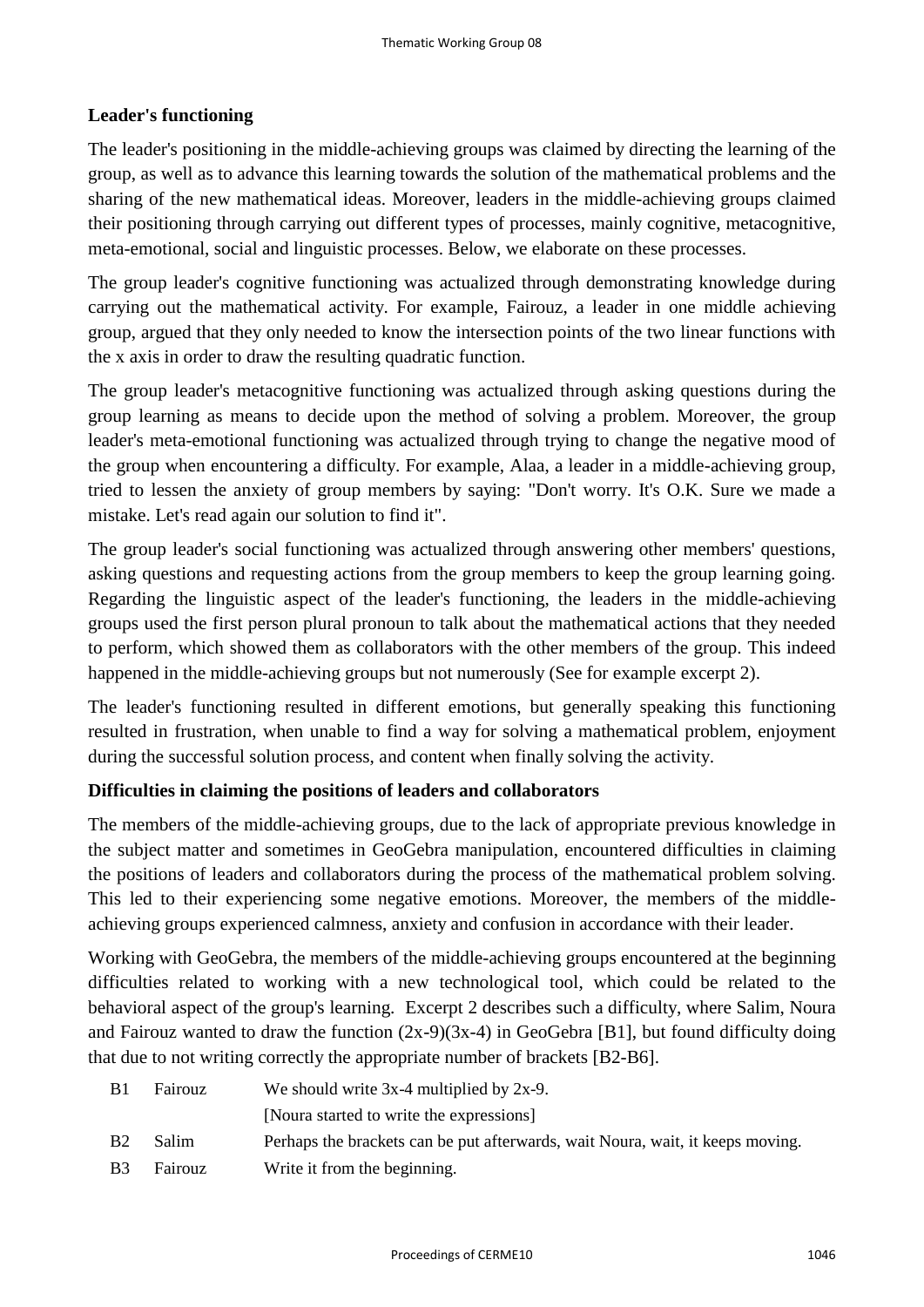| <b>B</b> 4                                                                             | Salim   | No, no [He takes the mouse from Noura who seemed annoyed by the act of Salim.<br>Salim works on GeoGebral O.K. Now write it again. |  |  |
|----------------------------------------------------------------------------------------|---------|------------------------------------------------------------------------------------------------------------------------------------|--|--|
| <b>B5</b>                                                                              | Noura   | [Noura puts her hand on her mouth with boredom]                                                                                    |  |  |
| <b>B6</b>                                                                              | Fairouz | [Fairouz worked on GeoGebra, then she said with annoyance] something wrong<br>with the brackets.                                   |  |  |
| <b>B7</b>                                                                              | Teacher | Don't get anxious. At the beginning, brackets are tricky. Everything will get O.K.                                                 |  |  |
| <b>Excerpt 2: Students' difficulties in working with GeoGebra and related emotions</b> |         |                                                                                                                                    |  |  |

Excerpt 2 shows some of the difficulties encountered by the middle-achieving groups, as a result of their behavioral functioning; specifically when working with a technological tool. Fairouz, in the interview, said they felt out-of-control and thus frustrated not being able to draw from the beginning the graph of the function  $f(x)=(2x-9)(3x-4)$  in GeoGebra. Salim pointed at the teacher's interference as supporting them in getting back control over their work with GeoGebra, which made them satisfied with their work on the mathematical problem.

Encountering difficulties in learning the new topic, not only influenced students' positioning and emotions, but also colored the linguistic aspect of their learning, especially their use of pronouns. This is the case in excerpt 3, where the difficulty is related to simplifying an algebraic expression.

| C <sub>1</sub>  | Siham | We want to draw the quadratic function $y=(2x-9)(-x-4)$ .        |
|-----------------|-------|------------------------------------------------------------------|
| C <sub>2</sub>  | Amin  | Multiply first the brackets.                                     |
| C <sub>3</sub>  | Alaa  | $(-x-4)(2x-9) = -2x^2+9x-8x+36$ , Now we compute +9-8.           |
| C <sub>4</sub>  | Amin  | $-17$                                                            |
| C <sub>5</sub>  | Siham | Minus 8 plus 9.                                                  |
| C6              | Amin  | Minus 17, plus  [He seemed anxious, not sure of his computation] |
| C7              | Alaa  | What?                                                            |
| C8              | Amin  | Minus one or plus one                                            |
| C9              | Alaa  | What?                                                            |
| C <sub>10</sub> | Siham | Plus 1.                                                          |
| C <sub>11</sub> | Alaa  | Write $-2x^2+x-36$ .                                             |
|                 |       |                                                                  |

#### **Excerpt 3: Having difficulty in simplifying an algebraic expression**

Excerpt 3 shows that confronting difficulty constrained the group's sense of control and produced anxiety. In this situation, singular pronouns or no pronouns were used.

### **Discussion and conclusions**

Research of students' emotions in mathematics learning is growing (e.g., Antognazza et al., 2015; Daher, 2011; Hannula, 2004). The present research aimed at characterizing grade 9 students' positioning and emotions when learning algebra with technology. The research findings indicate that to claim the collaborator positioning, members of the middle-achieving group were involved with behavioral processes (working with GeoGebra), social processes (class discussions), as well as cognitive processes (reasoning). These processes helped them reach their learning goal, thus resulting in positive emotions. It could be said that collaboration was associated mainly with positive emotions as enjoyment and content, though negative emotions as anxiety were experienced when having difficulty in solving the mathematical problem; i.e. in arriving at the learning goal.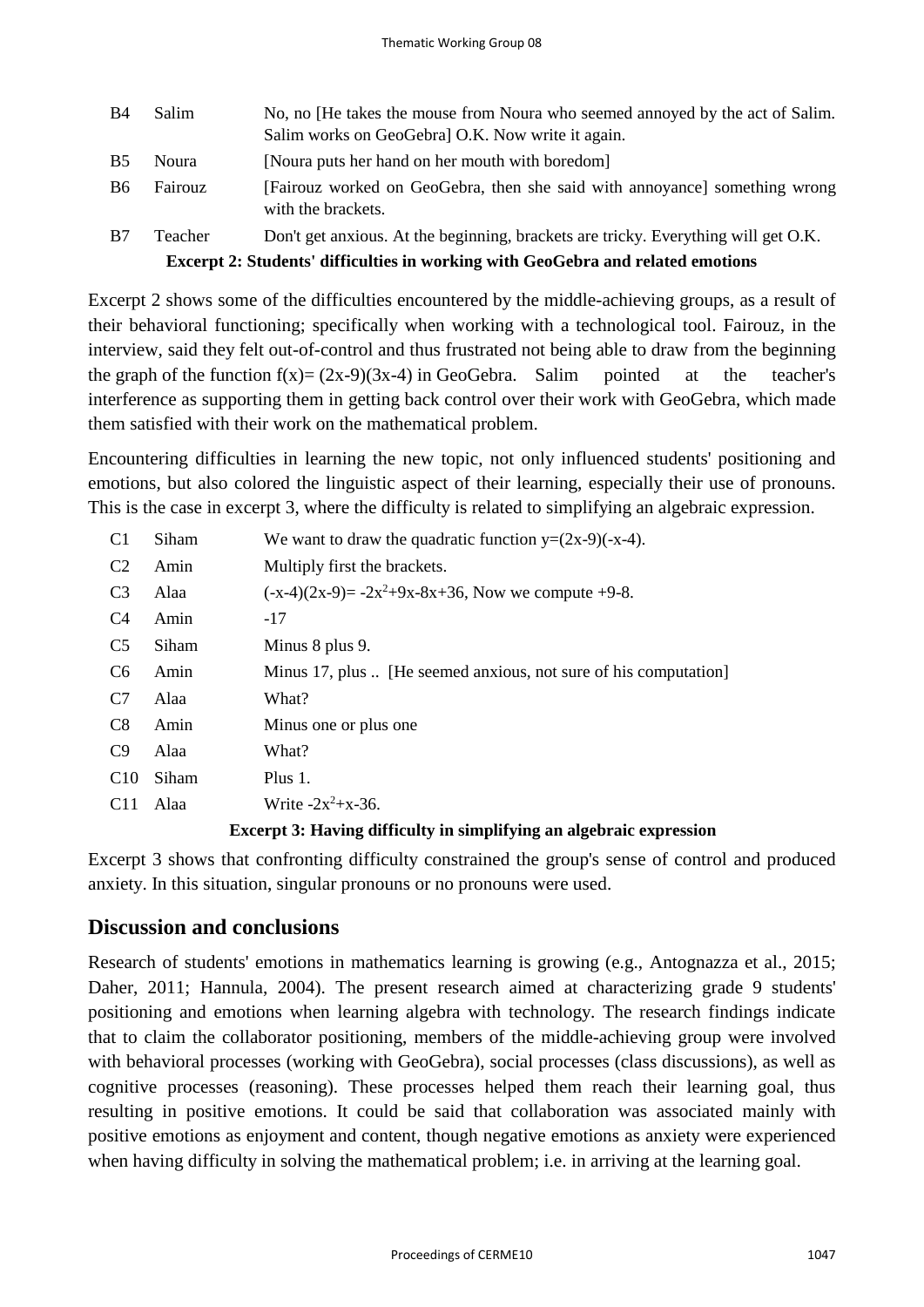To claim the leader positioning in a middle-achieving group, the member was involved with different learning processes, as demonstrating knowledge, which was also reported in Evans, et al. (2006), but their functioning was distinguished from the other group members by performing metacognitive and meta-emotional processes, as reported in Daher et al. (2015). These processes helped plan, monitor, evaluate and take decisions regarding the group learning, especially in time of difficulty in arriving at the learning goals. Thus, these processes helped maintain the leader positioning (Black, Soto & Spurlin, 2016), as they supported the leader in advancing the group learning.

In addition, the leader metacognitive functioning was actualized by asking questions as means to decide upon the method of solving a problem. This decision making could be looked at as a social process (Vroom & Jago, 1974) with the goal to advance the group learning. Moreover, it seems that critical thinking skills, actualized in decision making, were needed to claim the leader's positioning. Furthermore, the goal of the leader meta-emotional functioning was to change the negative mood of the group when encountering a difficulty, which motivated the members' work (Leithwood, Louis, Anderson & Wahlstrom, 2004). So, we argue that the leader positioning was claimed by paying attention to different aspects of the group learning, especially the metacognitive and meta-emotional aspects. This leader's functioning resulted in different emotions related to the difficulty and success in performing the mathematical task, which could be associated with Goldin's (2000) emotional pathway, where generally frustration preceded enjoyment and enjoyment preceded content. This emotional pathway included the three dominant emotions in the groups' learning, i.e. no singular emotion was dominant but the emotional pathway was thus. Furthermore, the group members' emotional experience was influenced by that of the leader, which could be related to the emotional contagion suggested by Hatfield, Cacioppo and Rapson (1993), where there is tendency to converge emotionally with others. We say this is especially true in group learning when the other is the leader.

Students encountered sometimes difficulties in learning the new topic. This encounter, not only influenced students' positioning and emotions, but also their linguistic use of pronouns. This was expressed in their use of singular pronouns or no pronoun at all when getting anxious for not being able to proceed with the carrying out of the activity.

Future studies are needed to compare the positioning and emotions of different achievement-groups in solving mathematical problems. Furthermore, research is needed to verify the effect of prior positions of the group members on their current positioning, which the present research did not target.

### **References**

- Antognazza, D., Di Martino, P., Pellandini, A., & Sbaragli, S. (2015). The flow of emotions in primary school problem solving. In K. Krainer, & Vondrova, N. (Eds.), *Proceedings of the Ninth Congress of the European Society for Research in Mathematics Education* (pp. 1116−1122). Prague, Czech Republic: Charles University & ERME.
- Black, H., Soto, L., & Spurlin, S. (2016). Thinking about thinking about leadership: Metacognitive ability and leader developmental readiness. *New Directions for Student Leadership*, 149, 85−95.
- Daher, W. (2011). Learning mathematics in the mobile phone environment: Students' emotions. *Journal of Interactive Learning Research*, *22* (3), 357−378